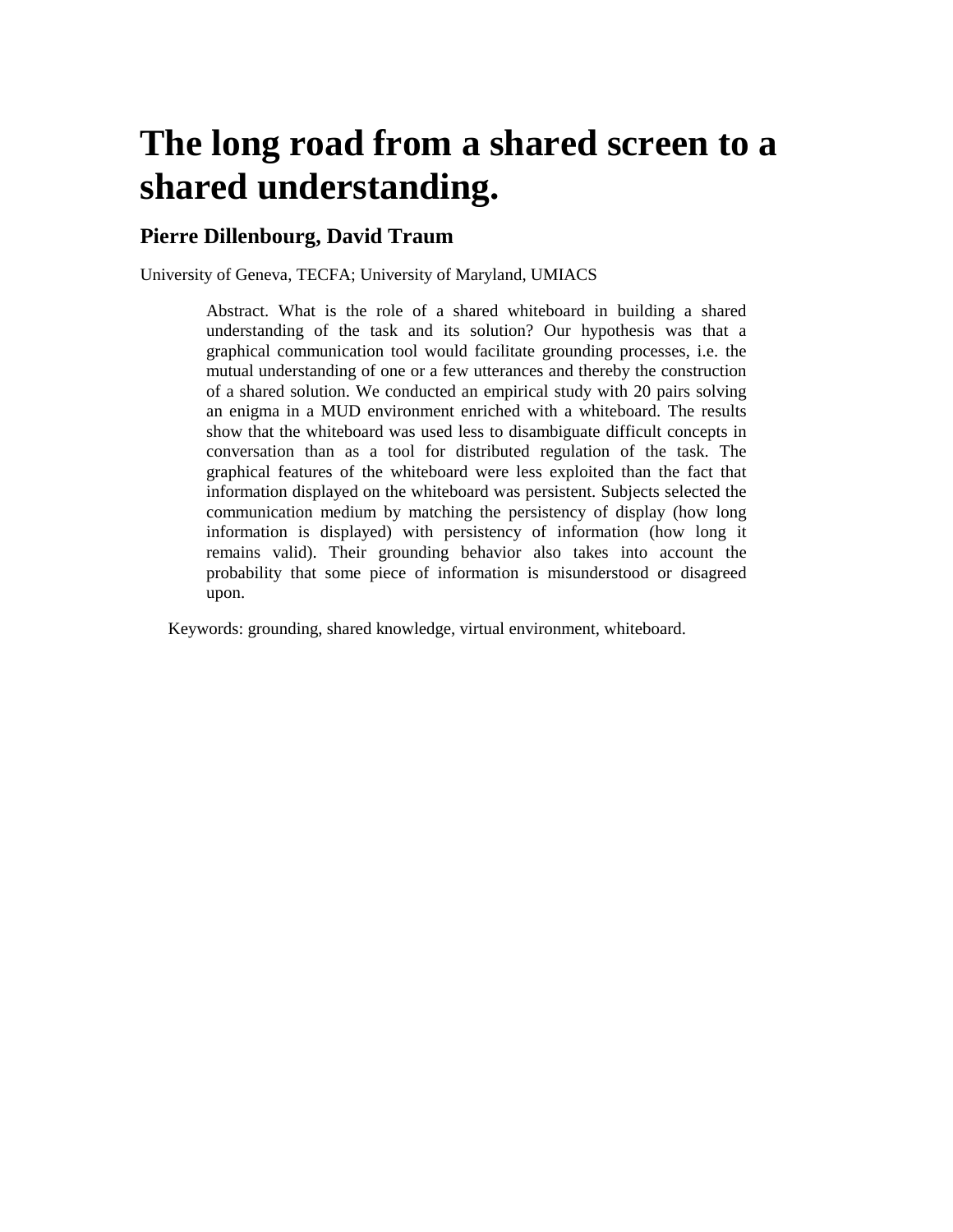# **Introduction**

The evolution of research on collaborative learning passed through three stages (Dillenbourg, Baker, Blaye & O'Malley, 1995). In the first stage, scholars aimed to prove the effectiveness of collaborative learning per se. Their contradictory results led to a second stage where the goal became to find the conditions that predict the effects of collaborative learning. The conditions are however numerous and interact with each other in a such way that one cannot control a priori these effects. Hence, current efforts to make collaborative learning effective directly target the collaborative process itself, by structuring the collaborative scenario and regulating the interactions. The main challenge, as old as psychology is, is to understand the cognitive processes triggered by social interactions. Social interactions can be described from different perspectives: as explanations (Webb, 1991), as

Cognitive science has for many years been treating social interactions as simple input/output mechanisms for core cognitive processes. This approach is inappropriate for our research field, since a major challenge for explaining the effects of collaborative learning is precisely to understand the deep intertwining between social interactions and problem solving (Dillenbourg 1999). The notion of *shared understanding* is a good candidate concept to use to articulate the connection between social interactions and problem solving. Unfortunately, this concept is not used in the same way by researchers studying problem solving and social interaction. At the linguistic level, 'shared understanding' is concerned with the understanding of a sentence, or even a word in a sentence, while, at the cognitive level, it is concerned with the understanding of a problem and its solution or even with the understanding of a domain. The goal of the research reported here was to articulate the relationships between the cognitive and the linguistic levels, namely to describe how grounding mechanisms contribute to build a shared solution.

There is a large difference of scale between grounding an utterance and sharing a solution through hundreds of interactions. This difference of scale is too large to expect that we would find a direct relationship between patterns of utterances and the final shared solution. Hence, we approach the relation between grounding an utterance and sharing a solution by describing how utterance grounding mechanisms vary according to task criteria.

We explore this issue in the context of a computer-supported collaborative work environment. We expected that a whiteboard would increase both mutual understanding at the utterance level, namely because a schema can disambiguate verbal expressions, and at the task level, by facilitating a shared representation of the solution.

# **Theoretical framework**

## **Levels of shared understanding**

Social grounding is the mechanism by which two participants in a discussion try to elaborate the mutual belief that their partner has understood what they meant to a criterion sufficient for the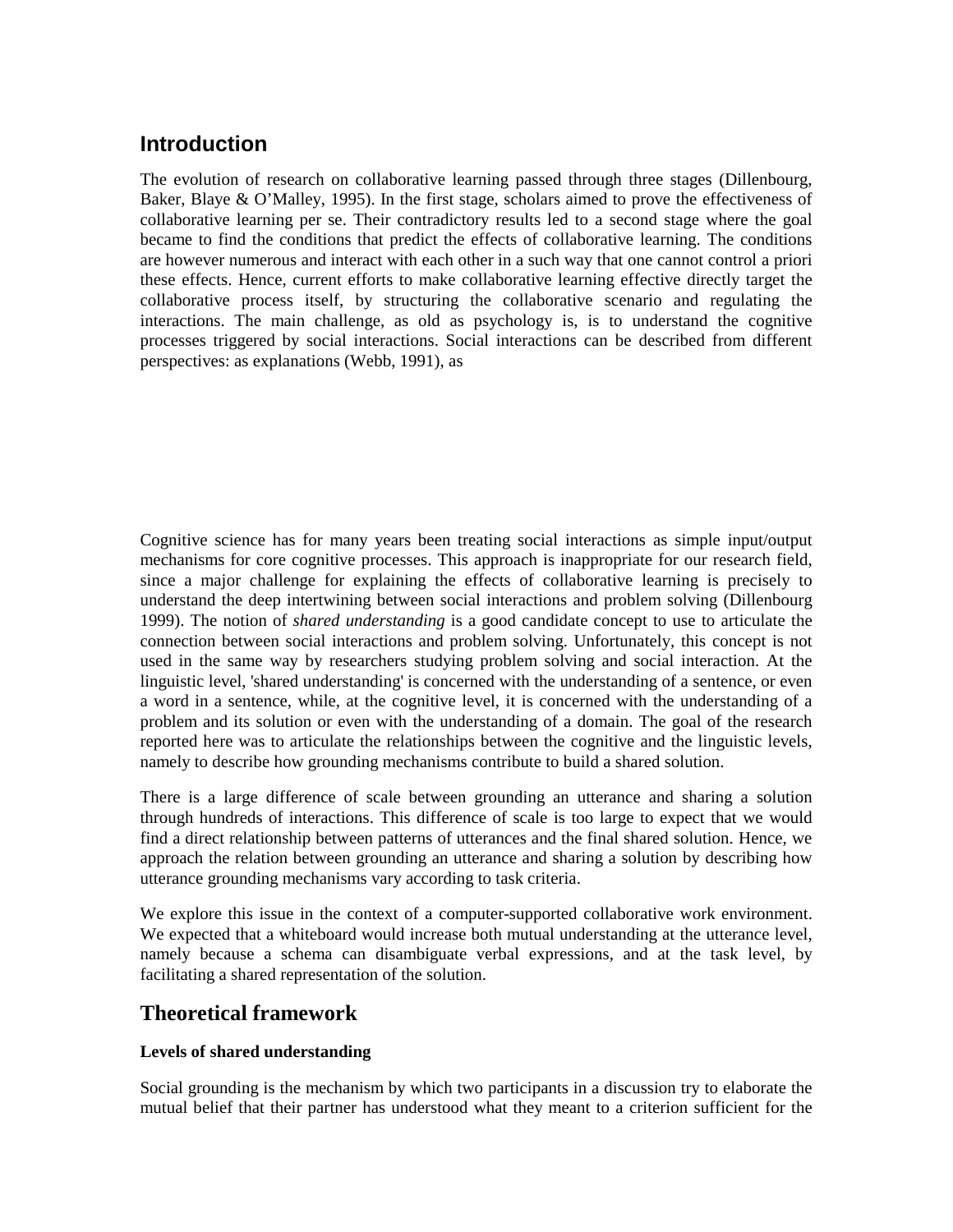current purpose (Clark & Brennan, 1991). Of course, people never understand each other completely. We treat the degree of shared understanding as a discrete variable (Dillenbourg, Traum & Schneider, 1996). We adapted the four communicative functions of Allwood *et al.* (1991), to the task of representing degrees of sharing of information, taking into account the peculiarities of virtual workspaces, namely typed communication and use of a spatial metaphor. If agent A wants to communicate information  $X$  to agent B, A have different kinds of information about B's potential sharing of that information, depending in part on the kind of feedback A receives. Each of these aspects can have a negative or positive component:

A can infer that B can (not) access X: For instance, in a virtual space, if A knows that B is in room 7, where information X can be found, then A knows that B can access X.

A can infer that B has (not) perceived X: For instance, if A writes a note on the whiteboard and B moves that note, A can infer that B has read it.

A can infer that B has (mis-) understood X: For instance, in a virtual space, if A says "let's ask *him* a few questions" and B moves to the room where "him" is located, then A can infer that B knows who is referred to as 'him', i.e. that"him" is grounded.

A can infer that B (dis-)agrees. This includes verbal agreement, but also (dis-) agreement by action, as we will illustrate in this paper.

This classification enables us to view grounding and agreement as different levels in a continuum going from complete mutual ignorance to completely shared understanding. We have two reasons to bypass the distinction between misunderstanding and disagreement. First, to be able to disagree requires a certain level of mutual understanding. Second, empirical studies of collaborative learning have shown that 'pure' conflict (p versus  $\sim p$ ) was not a necessary condition for learning – often a slight misunderstanding may be sufficient (Blaye, 1988).

#### **Grounding mechanisms vary according to the task**

Two pilots need a higher degree of mutual understanding when they fly a plane than when they talk about politics in a bar. The relation between grounding and the task is encompassed in the so-called 'grounding criterion': "*The contributor and the partners mutually believe that the partners have understood what the contributor meant to a criterion sufficient for the current purpose*." (Clark & Brennan, 1991). This 'grounding criterion' is a synthetic account of various parameters that are investigated in this study, such as the probability of non-grounding (higher for ambiguous or polemical messages), the cost of non-grounding (how detrimental it is to misunderstand) and persistency of information. Indeed, this study is an investigation of how the grounding criterion varies inside the task.

## **Grounding mechanisms vary according to the medium**

CSCL tools have an impact on the way mutual understanding is achieved. For a review of how medium features impart on grounding, see Clark & Brennan (1991). We here point out three factors which were important in our study.

The degree of sharedness of information.

Environments contribute to grounding by providing peers with the same access to information, i.e. they both see or hear the same things. Copresence decreases the cost of grounding (Clark & Brennan, 1991), This notion is an important principle of CSCW, known as *"What you see is what I see"* (WYSIWIS) (Stefik et al, 1987). It has been mainly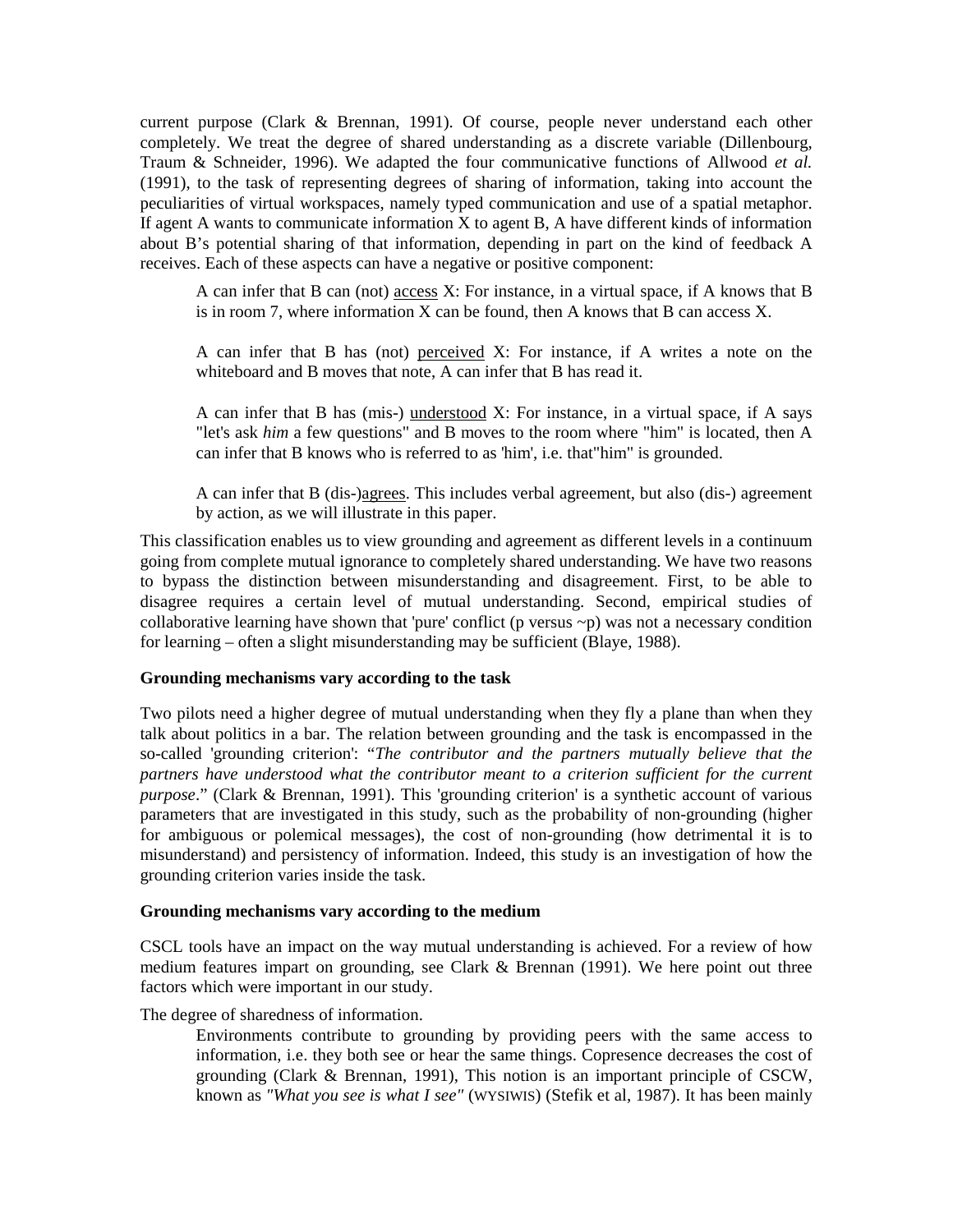applied to shared workspaces (Terveen et. al., 1991), i.e. places where several users manipulate the same set of objects and see each other's actions.

The degree of mutuality of knowledge.

Sharedness differs from mutuality since we can be mutually aware that we disagree on X. One component of mutuality is visibility, i.e. whether the medium enables peers to see each other. The cost of grounding is lower if visibility is high (Clark & Brennan, 1991). In whiteboards, visibility is reduced to viewing each other's cursors and object moves. In virtual reality environments, visibility is achieved by displaying avatars. When visibility cannot be guaranteed, some CSCW environments provide peers with information about what he partner is looking at through *awareness*, i.e. the *"up-to-the-moment understanding of another person's interaction with the shared space*" (Gutwin & Greenberg, 1998, p. 2).

Persistence of Information.

The third factor is one of a set of features concerning the timing of interactions: synchronous versus asynchronous, turn taking rules, etc. In this contribution, we focus on one of them, **persistence**: objects are persistent (Smith, 1994) if, once created, they stay accessible as long as they are not deliberately erased.

## **Research setting**

## **The task**

Two subjects play detectives solving a mystery: a woman has been killed in a mountain Auberge and they have to find the killer among the (virtual) people present in the Auberge. Subjects navigate a virtual environment, built in a MOO (described in the next section), find various objects, meet suspects and ask them questions. The subjects can ask 3 kinds of question of any suspect: what the suspect knows about the victim, what the suspect did the night before and what the suspect knows about any object. Suspects are programmed robots implemented using the MOO language, and provide pre-defined answers. Subjects are told that they have to find the single suspect who (1) has a motive to kill, (2) had means to kill (i.e., access to the murder weapon) and (3) had the opportunity to kill the victim. The complexity of this task is more the information load (large number of facts to organize) than the intrinsic complexity of the relations to be inferred. This impacts on the way subject use the whiteboard. i.e. as a tool for storing and organizing information (group memory) more than as a tool for disambiguating information. The correct solution was found by 14 out of the 20 pairs. The time for completing the task averaged two hours (123 minutes). It varied between 82 and 182 minutes. The average time of failing pairs was almost the same (113 minutes).

#### **The collaborative environment**

These experiments have been run within a standard MOO (tecfamoo.unige.ch), using the TKMOO-lite client on UNIX workstations. The MOO window is split into panes: a pane of 14 X 19 cm, which display about 60 lines of text (any interaction uses several lines) and, just below, a text entry pane which allows the user to enter and edit messages up to 3 lines in length. The experimental environment also includes a MOO-based whiteboard. It supports elementary drawing of boxes, lines, and text objects. Users can move, remove, resize or change the color of the objects created by themselves or their partners (several subjects complained that the Both users see the same area of the whiteboard, there is no scrolling inside the fixed window size. whiteboard was too rudimentary, especially for editing objects). They cannot see each other's cursor. The whiteboard and MOO windows split each users' screen vertically into two equal areas.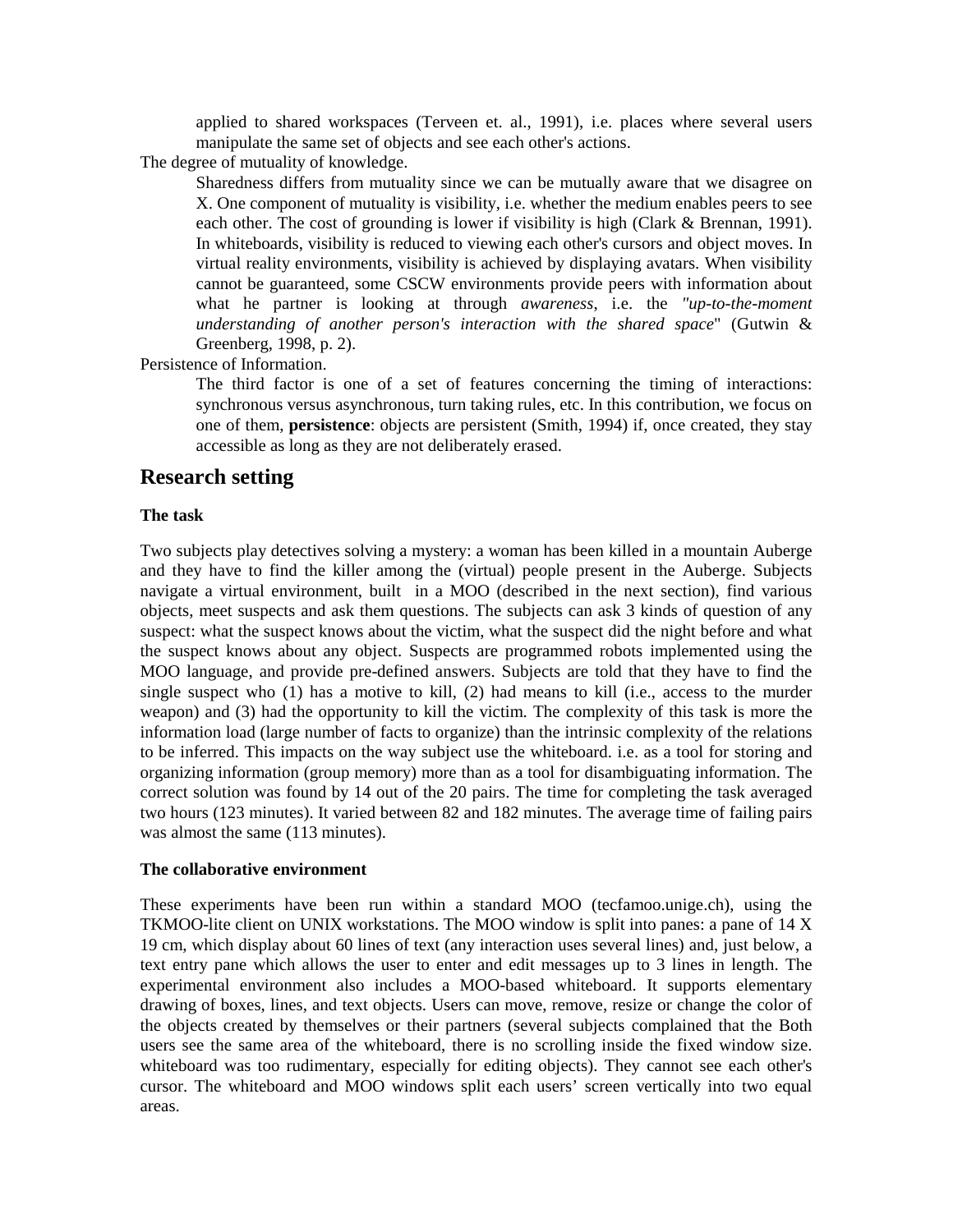## **The subjects**

Twenty pairs of subjects participated in the experiments. We recruited subjects who had no experience of working together. The level of MOO experience was heterogeneous. We compared subjects with intermediate or advanced experience of the MOO with the novices (respectively 16 and 20 subjects). Taken individually, experience has an impact: experienced MOO users sent more messages per minute (mean novices =  $0.45$ , mean experts =  $0.68$ ; F=11.98; df=1; p=.001) and were more sensitive to virtual space (mean novices  $= 75\%$ , mean experts  $= 87\%$ ; F=4.39;  $df=1$ ;  $p=0.05$ ). However, there was no difference between novices and experts with respect to the success on task. There was a non-significant difference with respect to task completion time, probably due to shorter latency between messages rather than to problem solving behavior. Most statistics are based on 18 pairs (excluding pairs 1 and 2 who used voice interactions), the statistics involving actions on the whiteboard do not include pair 4 for which the movie of whiteboard interactions was lost. Most quantitative values are presented by pair, since, even if they are sometimes counted individually, most interaction variables make more sense when aggregated by pair.

## **Variables**

We computed many variables in order to investigate grounding processes. We describe only a few of them here, some other variables are also described in the next section.

The mode of communication

This were three modes of communication: Moo dialogues, information put on the whiteboard or virtual actions in the MOO environment, such as moving, asking questions of suspects, etc. An instance of agreement by a MOO action is when A says "Let's go to the kitchen" and B moves to the kitchen. An instance of disagreement in a whiteboard is when A writes a note and B erases it. We observed cross-modal acknowledgment, such whiteboard/talk acknowledgment (A puts a note on the whiteboard and B make comments about it through a Moo dialogue), talk/action acknowledgment (e.g. A says «ask it to Oscar» and B moves to Oscar's room), and so forth. However, 86% of acknowledgment occurred inside MOO dialogues.

The rate of acknowledgment

This is the ratio between the number of interactions that were acknowledged by the partner and the total number of interactions. We parsed the 20 protocols and associated actions by pairs [U1 - U2] when U2 can be interpreted as acknowledging U1. Acknowledgment can be in different forms, ranging from a simple 'hmm' to a clarification question. The average rate of acknowledgment was 41% (For comparison, it was 90% for the pairs with voice communication). Interestingly, the acknowledgment rate does not seem related to surface interaction features. For instance, when split into two groups based on the interaction rate (number of messages per minute), both the high and low groups have the same acknowledgment rate (respectively 41% and 42%). Similarly, the acknowledgment rate was not correlated with the delay of acknowledgment, with acknowledgment symmetry (does A acknowledge B more often than B acknowledges A), nor with the regularity of turn taking.

The content of interaction

The subjects communicated several different types of information. Content types are categorized as shown in Table 1.

Table 1: Categories of content of interactions.

| Category | $\sim$<br>Sub- | Content and examples |
|----------|----------------|----------------------|
|          | category       |                      |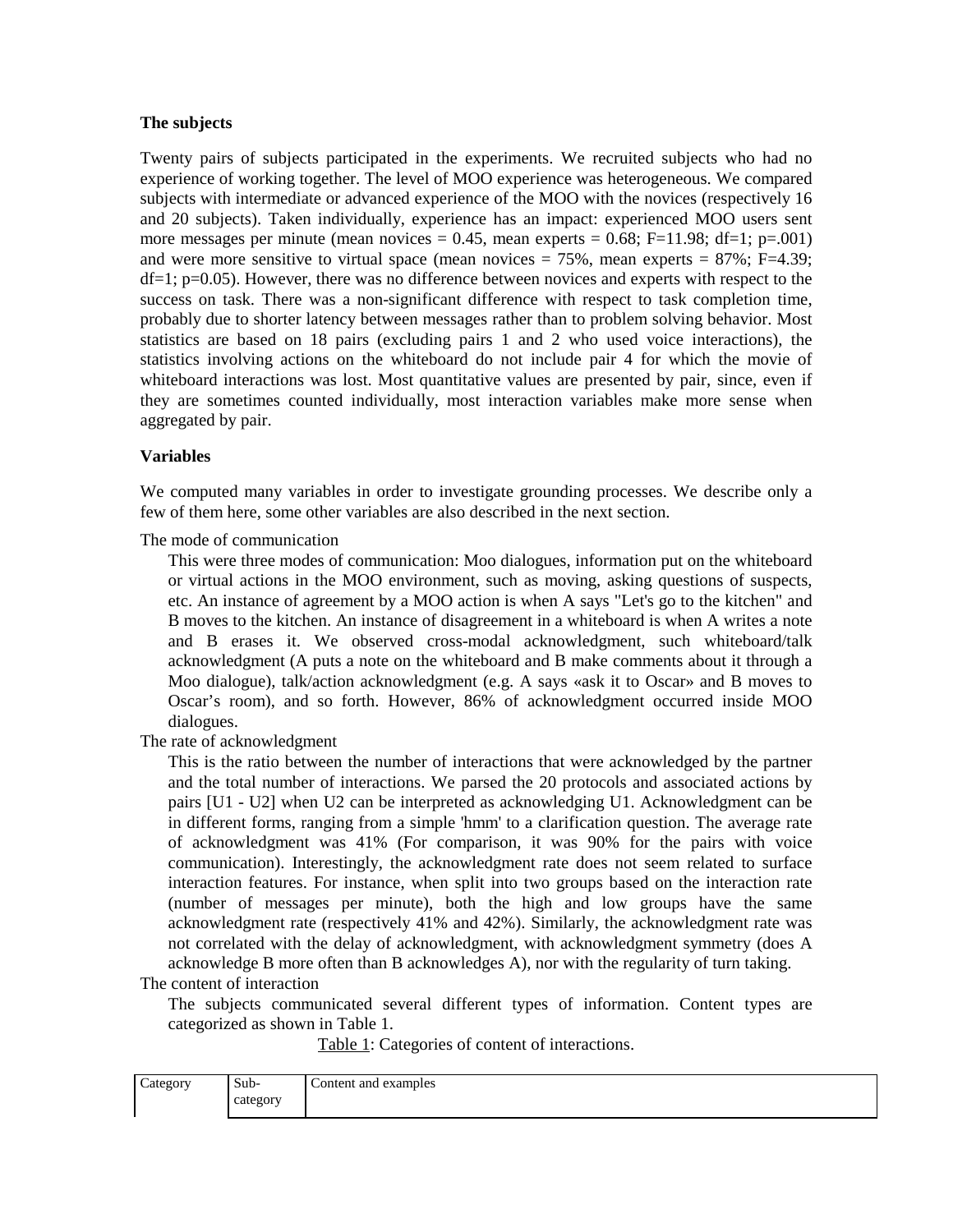| Task<br>knowledge       | Facts      | Utterances which contain information as it was collected in the Moo by the subjects (e.g. «Rolf was<br>a colleague of the victim »). It often reproduces word by word the answer given by a suspect                                                                                                                                                                                      |  |
|-------------------------|------------|------------------------------------------------------------------------------------------------------------------------------------------------------------------------------------------------------------------------------------------------------------------------------------------------------------------------------------------------------------------------------------------|--|
|                         | Inferences | An inference utterance involves some interpretation by the subject. (e.g. «Helmut had no motive to<br>$kill \gg$ ).                                                                                                                                                                                                                                                                      |  |
| Management              | Strategy   | Utterances about how to proceed: how to collect information (which suspects, which rooms, which<br>questions, ), how to organize data, how to prune the set of possible suspects, who does what in<br>the pair Utterances regarding spatial positions were generally related to strategy issues and were<br>hence included in this category. . (e.g. «Let's see who cold get the gun »). |  |
| Meta-com-<br>munication |            | Utterances about the interaction itself, such as tuning delay in acknowledgment (e.g. « Sorry I was<br>busy with the whiteboard ») or establishing conversational rules (e.g. «We should use a color<br>coding $\gg$ ).                                                                                                                                                                  |  |
| Technique               |            | Utterances where one subject asks his partner how to perform a particular action in the MOO.<br>(e.g. «I can't read my notebook »).                                                                                                                                                                                                                                                      |  |

## **Results**

## **Does the whiteboard contribute to grounding utterances?**

Our main hypothesis was that whiteboard role in mutual understanding was to support drawing schemata, which are useful for **clarifying an idea** that is difficult to turn into words. Actually, this was rarely the case. The experiment task did not involve the type of misunderstanding which can be easily disambiguated by a schemata. A second hypothesis was that the whiteboard would support grounding by helping partners to **solve references**. An utterance such as "*he lies*" can be disambiguated if it is accompanied by a gesture pointing to "he". In a previous study, we observed that 87% of the numerous gestures performed by two subjects in front of the MEMOLAB environment (Roiron, 1996) were simple deictic gestures. In the present study, deictic gestures were not observed for two reasons. First, the users could not see each other's cursor. Second, even if some gestures were possible (e.g. putting a mark on or moving the object being referred to), it was impossible for the speaker to simultaneously type "he" in the MOO window and move the cursor wherever "he" was located on the whiteboard.

While our hypothesis viewed the whiteboard as a tool for disambiguating dialogues, we observed opposite acknowledgement sequences, we often observed the opposite, i.e. utterances aimed to disambiguate the information displayed on the whiteboard. In short, **the dialogues were instrumental for grounding whiteboard information** rather than the reverse. The preponderance of the whiteboard over dialogues seems related to the persistency of information, as we will see next.

## **Does the whiteboard contribute to build a shared solution?**

Most whiteboards were made of a large collection of text notes. We did not encounter many elaborated graphics. On the 20 pairs, four drew a timeline (e.g. fig, 1), four drew a map and three drew a graph, mainly indicating social relations among suspects. Timelines can be helpful since its is difficult to reason about intervals without visualizing them. However only one complete time line has been produced. The maps did not really help to solve the task since the solution of the enigma did not require any spatial reasoning such as "Hans could not go from room 1 to the bar without being seen by Rolf.", and the basic layout was provided in the experimental instructions. The pairs who drew a map where probably influenced by the spatial metaphor which was very salient in the task. Overall, the graphs were generally abandoned before being completed. In other words, **the expressivity of graphics has been under-exploited by the subjects**. Our interpretation is simply that the task did not require such explanatory schemata,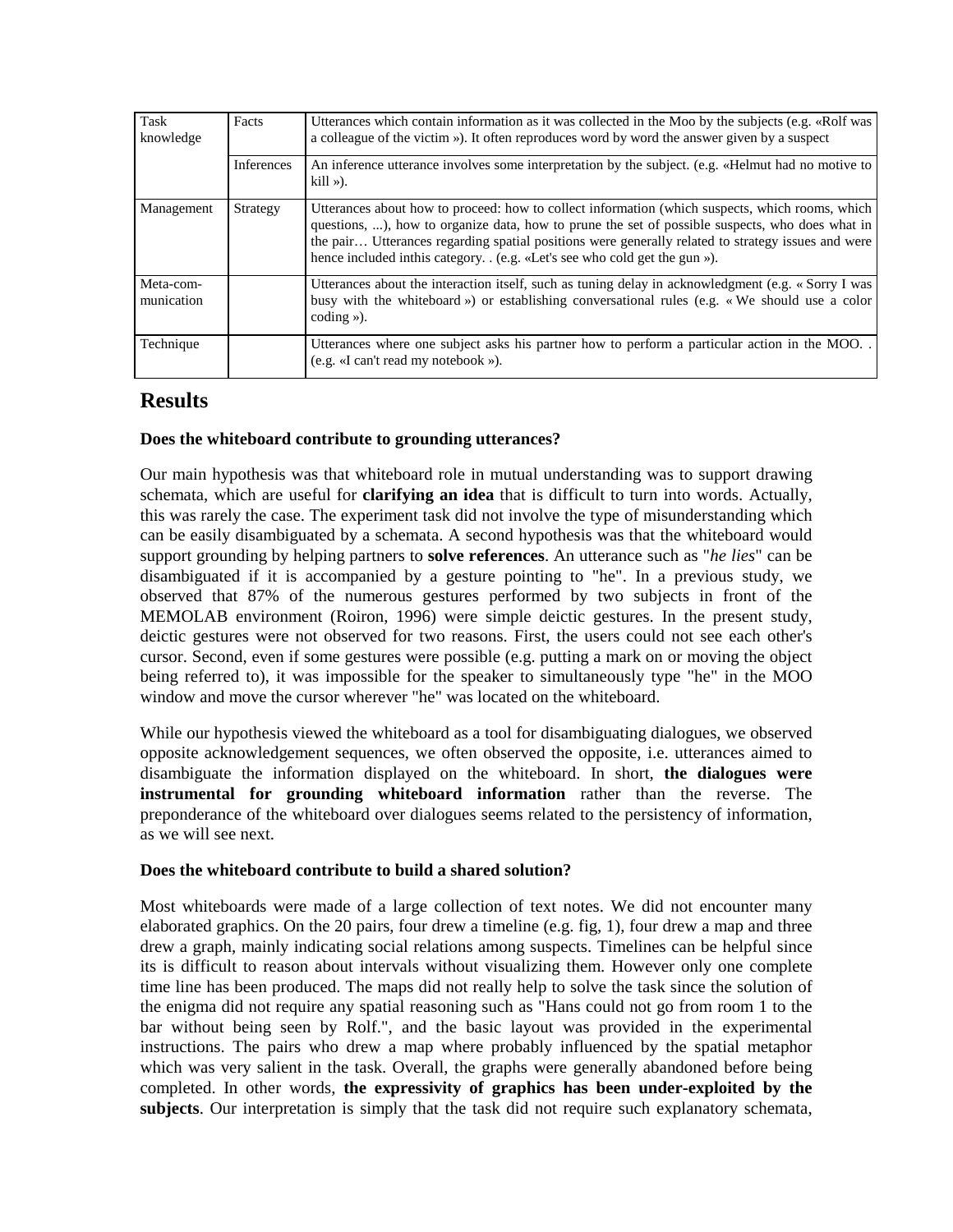e.g. to articulate complex causal structures. We did, however, see at east one pair use the schematic power to indicate a chain of logical inference. When one subject asked about the reasons for the latest in a series of inferences displayed on the whiteboard, the other used boxes and arrows to indicate the supporting premises. Thus, even when purely verbal information is expressed, the whiteboard allows a kind of deictic reference as a useful shorthand.



Figure 1: Using the whiteboard to build a shared solution: Uncompleted timeline in Pair 22.

Some graphical features of the whiteboard were used to structure the collection of notes. Three pairs use color codes for indicating the author of the note. Many pairs used the 2-D space to structure the information, either systematically in a two-entry table (2 pairs), more often, by grouping geographically the notes concerning the same suspect.

Delhom (1998) observed five additional pairs solving the same task but with a whiteboard which was not shared (A could not see what B drew). She observed that subjects without a shared whiteboard had a higher acknowledgment rate than those with a shared whiteboard. Conversely, Schwartz (personal communication) observed that subjects with a whiteboard perform more grounding acts than those without a whiteboard. This apparent contradiction differentiates whiteboard functions and confirms the results above. In Schwartz' study, the subjects faced complex routing problems and hence needed the whiteboard to express or repair their contributions, while our task, used by Delhom, required managing a large set of simple factual information, the whiteboard being used for data management, as we explain now.

## **Does the whiteboard support regulation of the task?**

The task has two logical phases, *data acquisition*, in which the subjects search for and gather necessary clues, and *data synthesis*, in which they try to infer the answer from the gathered information. Generally, these phases are temporally distinct, although there can be some overlap. During the first part of the task (data acquisition), most pairs split spatially, one detective visiting the rooms of the upper corridor of the auberge while the other explored the lower corridor. Very often this division of labor did not hold, because one detective was faster than the other and because this division does not specify who will explore the rooms in between corridors (e.g., the bar, and the restaurant). This insufficient specification of the strategy should lead to complementary negotiation of who does what, however, this was not the case. A possible explanation could be that the subjects used MOO commands such as "who" to trace their partner's travels in the MOO. This was not the case either. Indeed, each agent was able to 'trace' his partner by looking at the information (s)he was adding to the whiteboard: If A sees that B puts the information collected from Suspect5 on the whiteboard, A may infer that B is in Suspect5's room. Another explanation of this implicit coordination is related to the specific affordances of the spatial design of the environment. We indeed observed that virtual space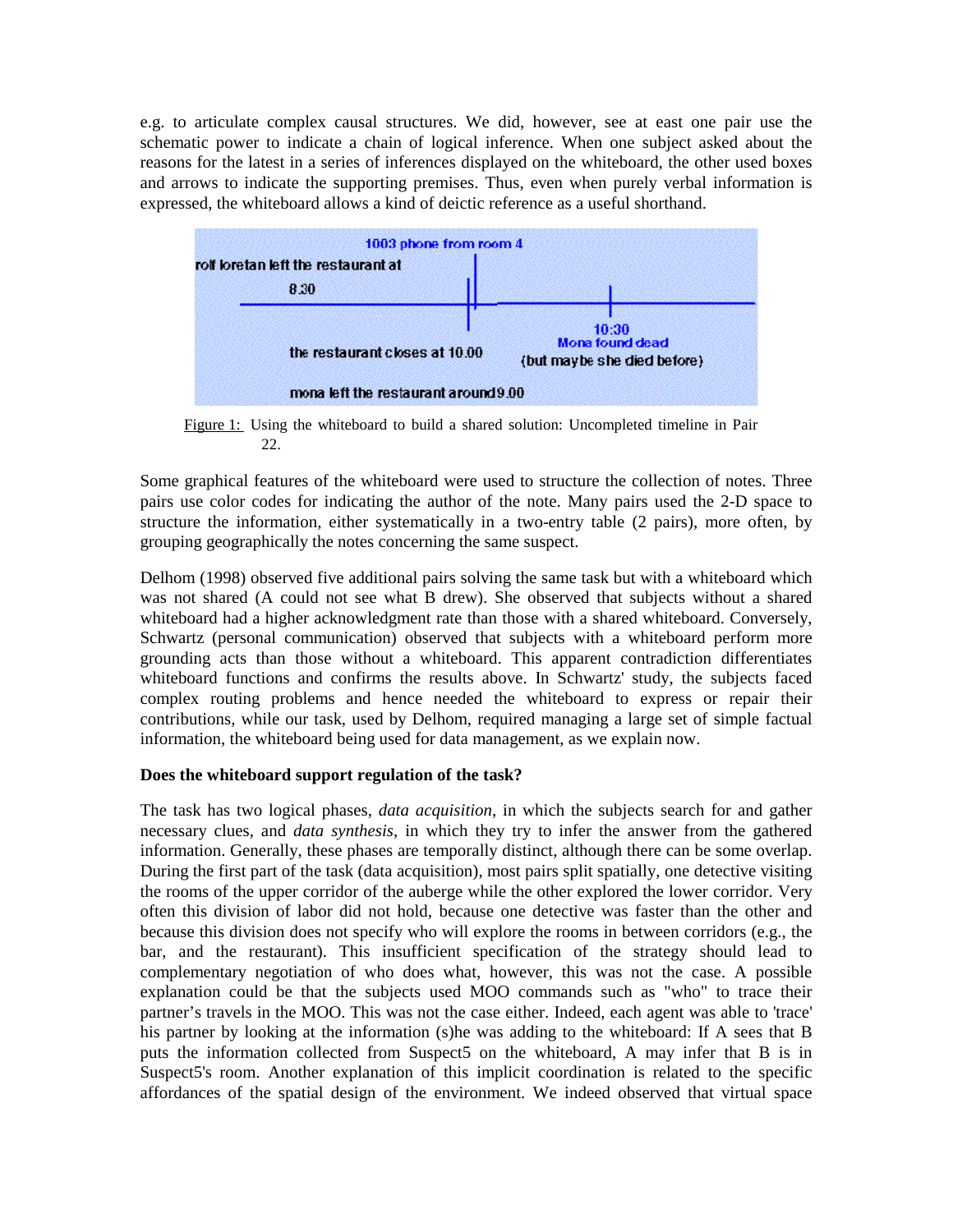influences collaboration (Dillenbourg, Traum & Montandon, submitted), but we do develop this point here.

During the second part of the task (data synthesis), many pairs started with all the suspects and then sequentially eliminated any suspect who had either no motive to kill, no opportunity to get the weapon, or no opportunity to kill (Fig 2). This process generally takes a concrete form on the whiteboard: the detectives incrementally cross out the notes regarding any suspect who is discarded. The whiteboard provides them with a persistent representation of the set of remaining suspects.



Figure 2: Using the whiteboard for task management, crossing notes = discarding suspects.

In other words, the whiteboard mainly served as shared memory, i.e. accumulating the set of problem data and inferences on which peers agreed or have to agree. The whiteboard reifies the problem state or, in Whittaker, Geelhoed & Robinson (1993) terms, the whiteboard helps to 'retain the context'. Shared memory relies on the persistency of displayed information. The next section confirms this finding by showing that the whiteboard is used as a group memory.

## **Does grounding predict performance ?**

The rate of acknowledgment is a rudimentary appraisal of grounding intensity, but is it related to problem solving? At a first glance, the answer is negative. The acknowledgment rate is not related to global performance measures. When the sample was split into groups consisting of the highest acknowledgment rates versus the lowest rates, we found no difference with respect to correct solution (respectively, 6 correct solutions versus 7) or with respect to time (respectively 120 and 125 minutes, in average). However, low acknowledgers perform significantly more actions in the MOO (ask, move, read, look, etc.) than high acknowledgers (respectively, 237 versus  $178$ ; F=5.13, df=1, p=.05). This difference seems related to a higher number of redundant actions (respectively 18 versus 6; F=11; df=1;  $p= 0.01$ ). We discriminate self-redundancy (a subject asked a question that (s)he asked before) from cross-redundancy (a subject repeats a question that her partner asked before). The average self redundancy is almost equal for low and high acknowledgers, respectively 3.4 and 3.2. Hence, the difference between high and low acknowledgers is rather related to cross-redundancy. This result illustrates that redundancy is not just a matter of memory, since memory limitations would also affect self-redundancy. In cross redundancy, we differentiated immediate redundancy (the delay between two redundant questions is less than 5 minutes) from delayed redundancy (over 5 minutes – this threshold has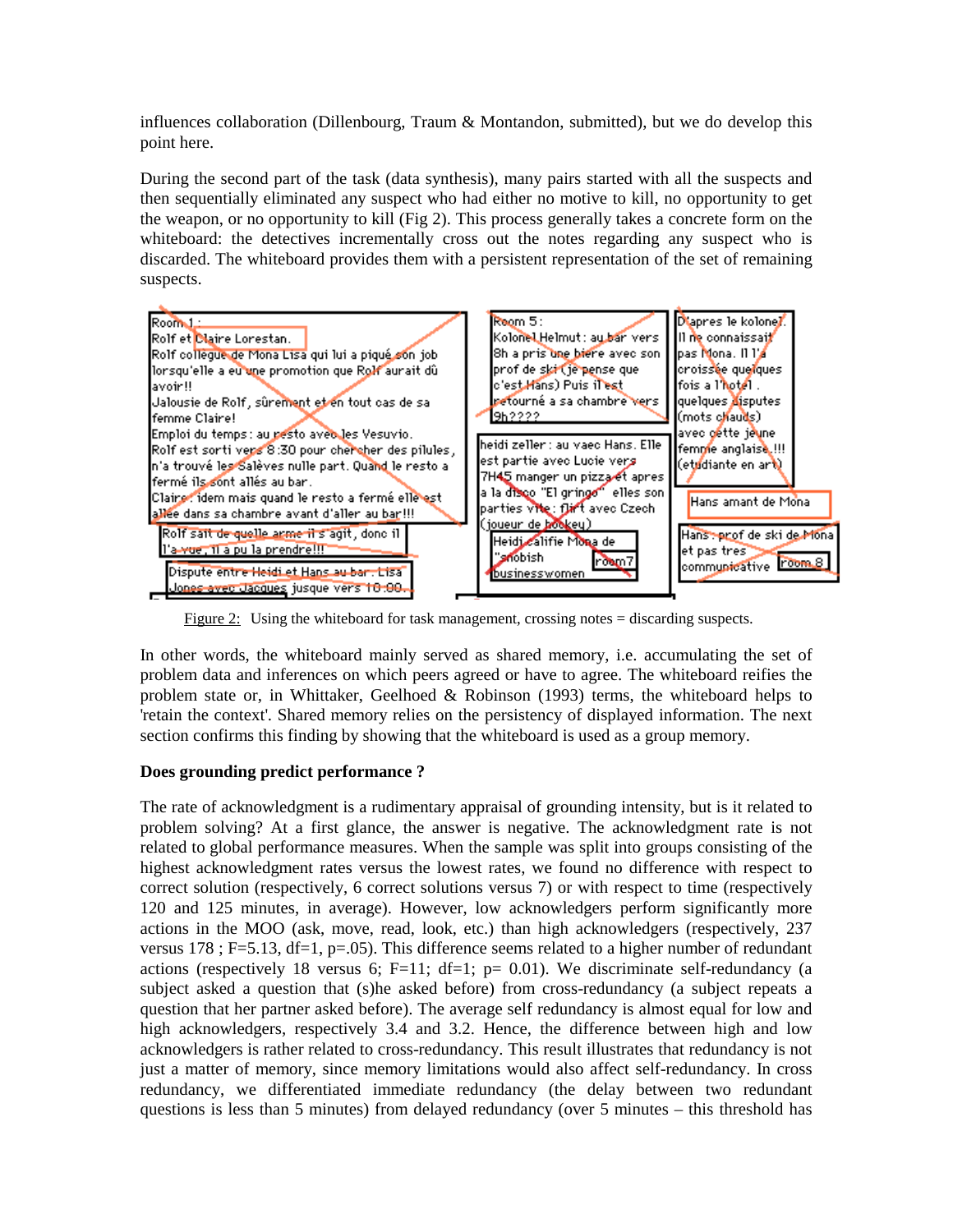been selected by inspecting data). Immediate redundancy is not always an indicator of miscoordination. It may indicate explicit coordination: A, instead of summarizing the information for B, simply invites B to ask the same question again. On average, high acknowledgers ask almost the same number of immediate redundant questions as the low acknowledgers, the mean being respectively 1.20 and 1.40. The difference between the two groups comes from the number of long term redundancies (11.40 for low acknowledgers, 3.40 for high acknowledgers).



Figure 3: Relationship between the rate of acknowledgment for utterances regarding task management and different indicators of redundancy in problem solving actions.

This comparison reveals a quantitative relationship between specific grounding mechanisms (acknowledging utterances about the strategy) and the efficiency of a distributed problem solving process (measured by the delayed cross-redundancy). This relationship is however not very strong: redundancy may decrease efficiency but increase effectiveness and the cost of acknowledgment might be higher than the cost of redundancy. An interesting conclusion is however that the acknowledgment rate is a sensitive variable (we reuse it in the next sections). The more important conclusion is that the notion of **group memory**, which explains differences in delayed cross-redundancy, is a key to relate grounding utterances and sharing a solution. Actually, the fact that information remains displayed on the whiteboard is only one factor in the selection of a grounding medium, as explained in the next section.

## **The complex management of shared spaces**

In our experiment, the whiteboard was not the only shared space. The MOO was also a shared space. For instance, subjects could disambiguate sentences such as "he lies" not by referring to the whiteboard but also by observing that both subjects are in the same MOO room and that 'he' was the suspect present in the room*. Virtual space creates a micro-context which complements the conversational context*. The previous section revealed that the difference between the MOO dialogues and the whiteboard interaction was less a question of verbal versus graphical interactions than a matter of timing: (1) interactions follow sequentially in the MOO, while there is no temporal order to be respected on the whiteboard, (2) information is persistent on the whiteboard (it remains displayed until it is explicitly erased) while it is semi-persistent in the MOO (past interactions scroll up as new interactions are added to the MOO window). The subjects appear to take these differences into account. As illustrated by figure 4, utterances concerning the strategy, meta-communication and technical issues are rarely conducted via the whiteboard. To understand these data, we need **to discriminate the persistency of display** (how long information is displayed) **from the persistency of validity** (how long information remains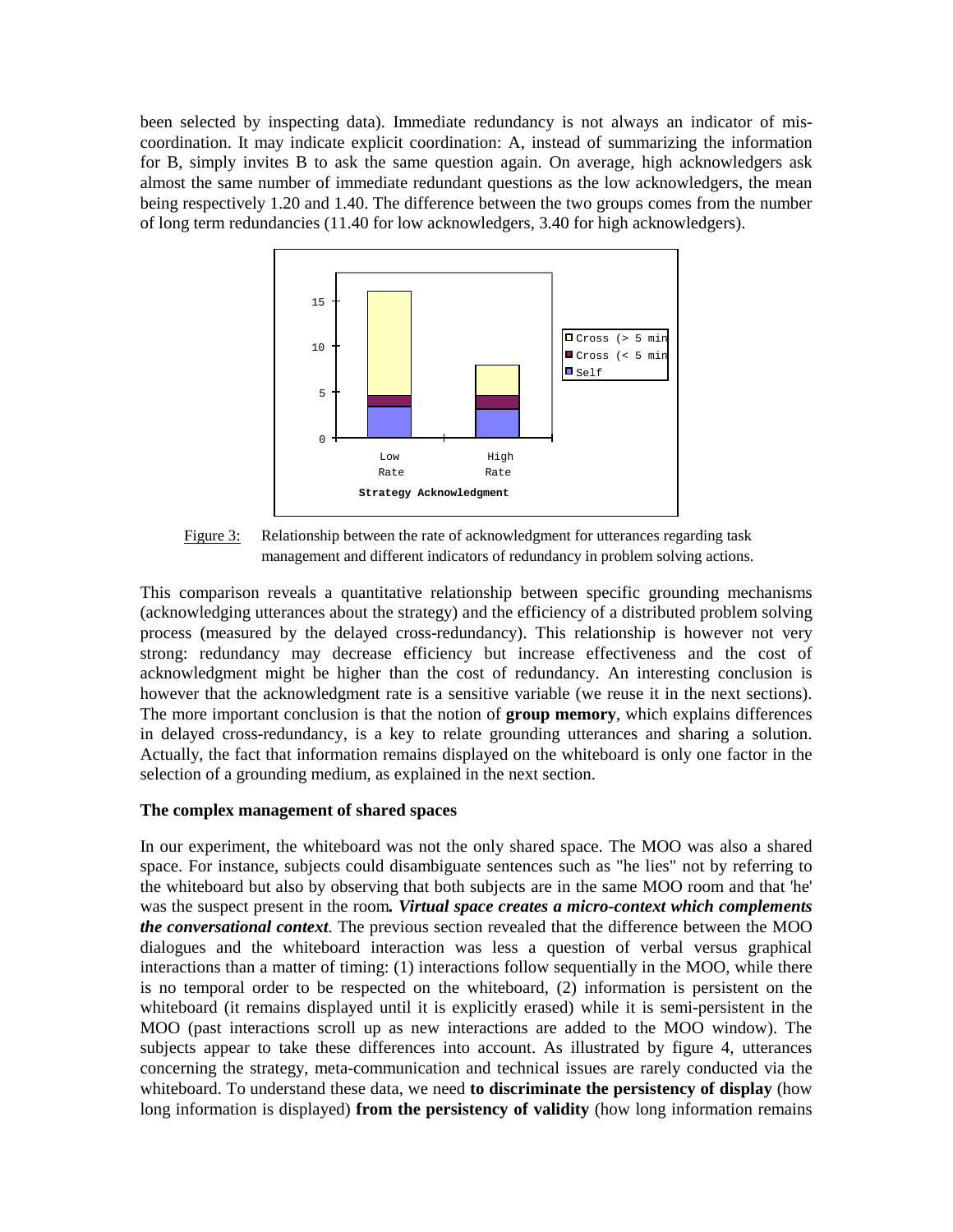valid). The display persistence on a whiteboard is high, while the validity persistence of strategic knowledge is low. For instance, an utterance such as "I am going to ask questions to Heidi" remains true for a few minutes. If such a piece of information is put on the whiteboard, it might still be displayed while it is not true anymore. If the display persistency is longer than the validity persistency, obsolete information may be displayed (this is becoming a common problem on the world wide web, where sites are moved and removed more often than links updated).



Figure 4: Categories of content in MOO (left) and whiteboard (right) interactions

In summary, subjects seem very effective in matching the display persistence with the validity persistence in such a way that group memory is not 'polluted' with obsolete information. To have a complete picture of how grounding is achieved through different media, we must introduce another dimension, which is the probability of non-grounding.

The average rate of acknowledgment for inferences (46%) is higher than for facts (26%). There is little room for disagreementabout facts, and they are also easier to understand, because of having been pre-constructed and tested by the task designers, hence acknowledgment is less necessary. Conversely, inferences are open to and disagreement and, since they are spontaneously constructed, more subject to misunderstanding and thus are more likely to require acknowledgment to be shared.

Acknowledgment is lower in the whiteboard than in Moo dialogues. We set up the size of whiteboard in a way that no scrolling was possible. Hence, partners knew they see the same information as their partners. In Moo dialogues, visibility only occurs when the partners are in the same room and are mutually aware of it.



Figure 5: Interaction on the acknowledgment rate between the mode of communciation and the content of communication.

More interestingly, figure 5 shows a significant interaction effect on the acknowledgment rate between the content and the mode of grounding  $(F=6.09; df=2; p=.001)$ . These data can be interpreted with the four levels of shared knowledge defined in the beginning of this paper. The talk/whiteboard difference occurs on level 2: acknowledgment is more necessary if one cannot be sure that the partner has perceived the message. The facts/inferences differences relate to level 3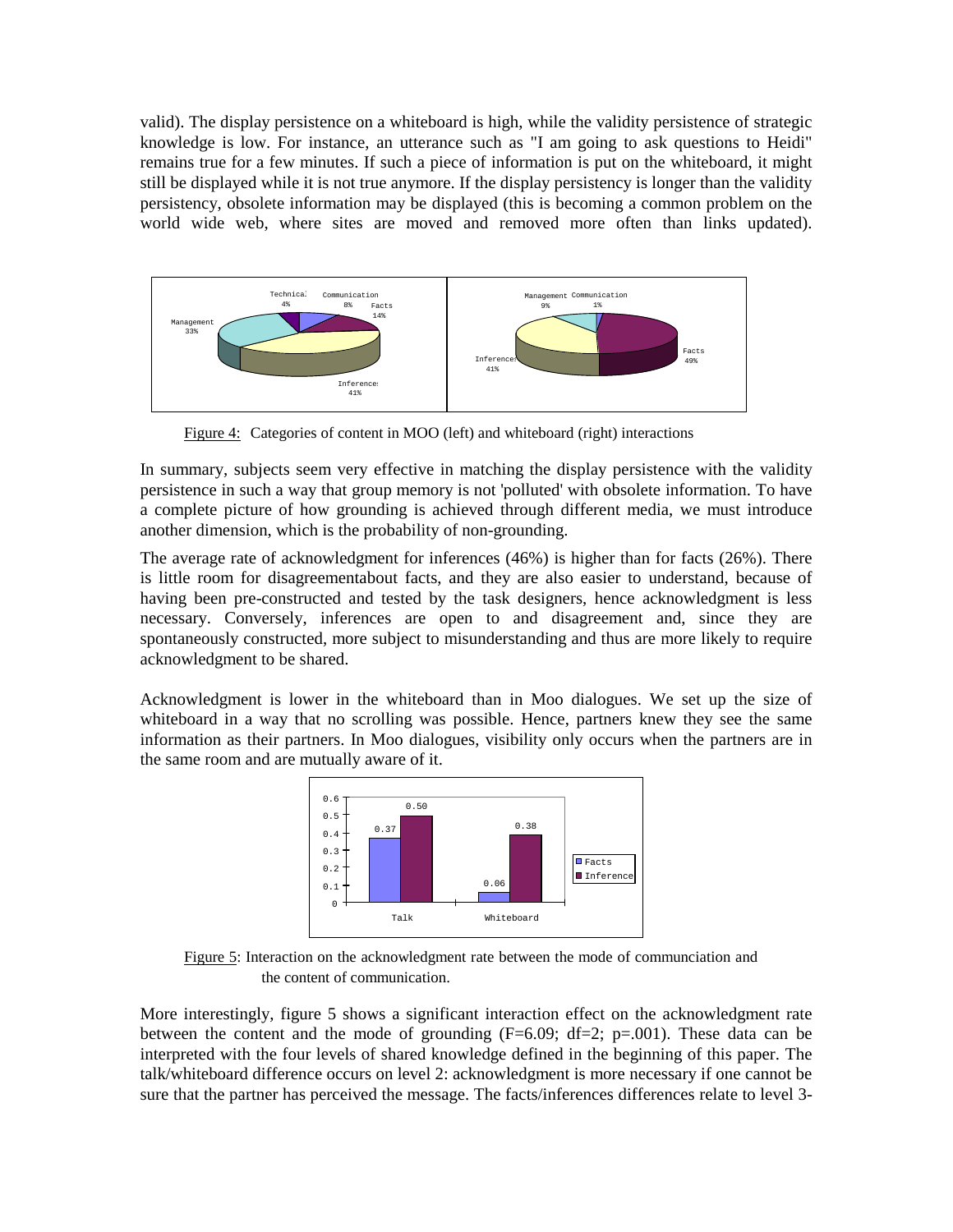4: acknowledgment is more necessary if one cannot be sure that the partner has understood or agreed. By combining these two factors, table 2 shows why the acknowledgment rate is the lowest for facts in the whiteboard and highest for inferences in MOO dialogues.

Table 2. Explaining variations of acknowledgment rate according to the medium feature (sharedness) and the information features (probability of non-grounding): the number of 'yes' entries in a column is related to the data shown in figure 5.

| Is it necessary that B<br>acknowledges<br>information<br>X<br>provided by A? | MOO dialogue (talk)                                                            |                                                                                       | Whiteboard interactions                                                                          |                                                                     |
|------------------------------------------------------------------------------|--------------------------------------------------------------------------------|---------------------------------------------------------------------------------------|--------------------------------------------------------------------------------------------------|---------------------------------------------------------------------|
| Level of sharedness<br>of information X                                      | Facts                                                                          | Inferences                                                                            | Facts                                                                                            | Inferences                                                          |
| 4. Agreement                                                                 | $NO: X$ is presented as<br>the<br>by<br>true<br>environment                    | YES: B can question<br>$\mathbf{X}$<br><b>both</b><br>the<br>and<br>motivations for X | $NO: X$ is presented as<br>the<br>by<br>true<br>environment                                      | YES: B can question<br>X<br>both<br>and<br>the<br>motivations for X |
| 3. Understanding                                                             | NO: X<br>was<br>pre-<br>constructed.                                           | YES:<br>B<br>may<br>misunderstand X                                                   | NO:<br>X<br>was<br>pre-<br>constructed.                                                          | YES:<br>B<br>may<br>misunderstand X                                 |
| 2. Perception                                                                | YES: B can be in a different room than A and<br>hence fail to perceive X       |                                                                                       | NO: A and B see the same information on the<br>whiteboard                                        |                                                                     |
| 1. Access                                                                    | YES: B can be in a different room and hence<br>fail to access to information X |                                                                                       | - B<br>NO∙<br>have access to the<br>$\mathbf{A}$<br>and<br>same<br>information on the whiteboard |                                                                     |

# **Conclusions**

In this study, the whiteboard is not used to ground utterances, nor to represent the final solution. Instead, it is used to maintain a shared representation of the state of the problem along the problem solving process. Our whiteboard fulfills its role for this task because of two features: persistency of display and shared visibility. Our observations should be generalized not just to any system labeled 'whiteboard' or 'virtual space' by its designer, but instead to systems including a space of shared and persistent information.,

This group memory is not a static depository of information, but the result of a complex organization of the whole distributed cognitive system in which subjects allocate different functions (grounding information of type X) to different tools (media) according to criteria such as the persistency of display, the persistency of validity of information, the probability of nongrounding due to the medium (level 1 or 2) or due to the information itself (level 3 or 4)

We consider it worthwhile to describe these agents and these tools as a distributed cognitive system because we observed a large variety of ways of distributing the various functions to favorite tools. For instance, if a pair communicates all facts through dialogues, the whiteboard will be more available for inferences; if they exchange all information in the whiteboard, they fill it very soon and hence start to exchange inferences through MOO dialogues, and so forth. It may also vary within a pair as the collaboration progresses, one function being for instance progressively abandoned because the detectives become familiar with another one. This **plasticity**, or system ability to self-organize along different configurations, justifies the descriptions of a pair and the environment as a single cognitive system.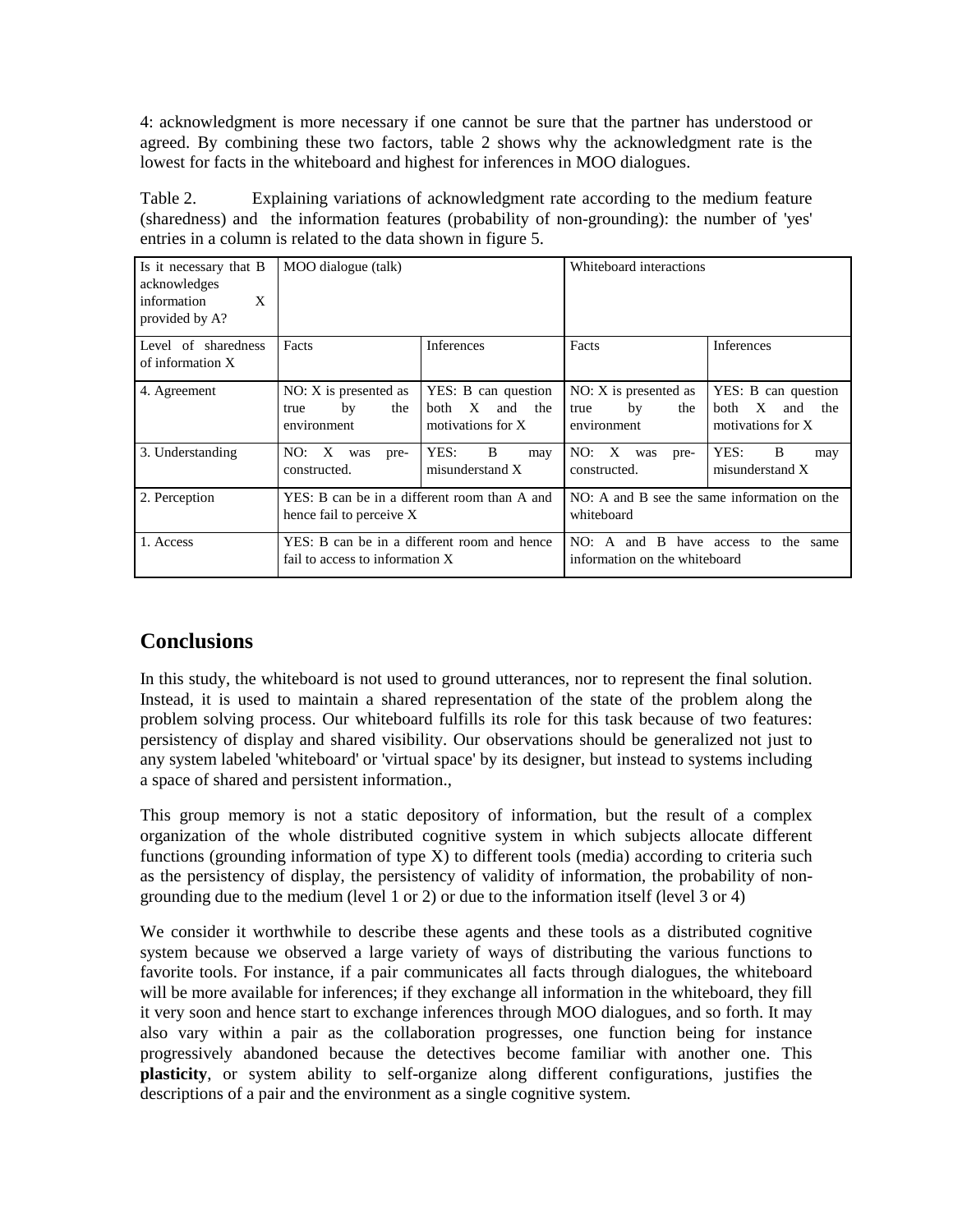#### **Acknowledgments**

This project was funded by the Swiss National Science Foundation (grant #11-40711.94).

#### **References**

- Allwood, J., Nivre, J. & Ahlsén, E. (1991). *On the Semantics and Pragmatics of Linguistic Feedback.* Gothenburg Papers in Theoretical Linguistics No. 64. University of Gothenburg, Department of Linguistics, Sweden.
- Blaye, A. (1988) Confrontation socio-cognitive et résolution de problèmes. Doctoral dissertation, Centre de Recherche en Psychologie Cognitive, Université de Provence, 13261 Aix-en-Provence, France.
- Clark, H.H. (1994) Managing problems in speaking. Speech Communication, 15:243 250.
- Clark, H.H., & Brennan S.E. (1991) Grounding in Communication. In L. Resnick, J. Levine & S. Teasley (Eds.), Perspectives on Socially Shared Cognition (127-149). Hyattsville, MD: American Psychological Association.
- Delhom, K. J. (1998) Etude des techniques de collaboration dans la résolution de problème à l'intérieur d'un environnement virtuel. Mémoire de licence non publié, Faculté de Psychologie et des Sciences de l'Education, Université de Genève.
- Webb, N.M. (1991) Task related verbal interaction and mathematics learning in small groups. *Journal for Research in Mathematics Education*, 22 (5), 366-389.
- Dillenbourg, P., Baker, M., Blaye, A. & O'Malley, C. (1995) The evolution of research on collaborative learning. In E. Spada & P. Reiman (Eds) Learning in Humans and Machine: Towards an interdisciplinary learning science. (Pp. 189-211) Oxford: Elsevier.
- Chi M.T.H., Bassok, M., Lewis, M.W., Reimann, P. & Glaser, R. (1989) Self-Explanations: How Students Study and Use Examples in Learning to Solve Problems. *Cognitive Science*, 13,145-182.
- Dillenbourg, P. , Traum, D. & Schneider, D. (1996) Grounding in multi-modal task-oriented collaboration.

In P. Brna, A. Paiva & J. Self (Eds), *Proceedings of the European Conference on Artificial Intelligence in Education*. Lisbon, Portugal, Sept. 20 - Oc. 2, pp. 401-407.

Dillenbourg, P. (1999) What do you mean by collaborative learning? In P. Dillenbourg (Ed) *Collaborative*

*learning: Cognitive and Computational Approaches*. Oxford: Pergamon.

Gutwin, C. & Greenberg, S. (1998) The effects of workspace awareness on the usability of real-time